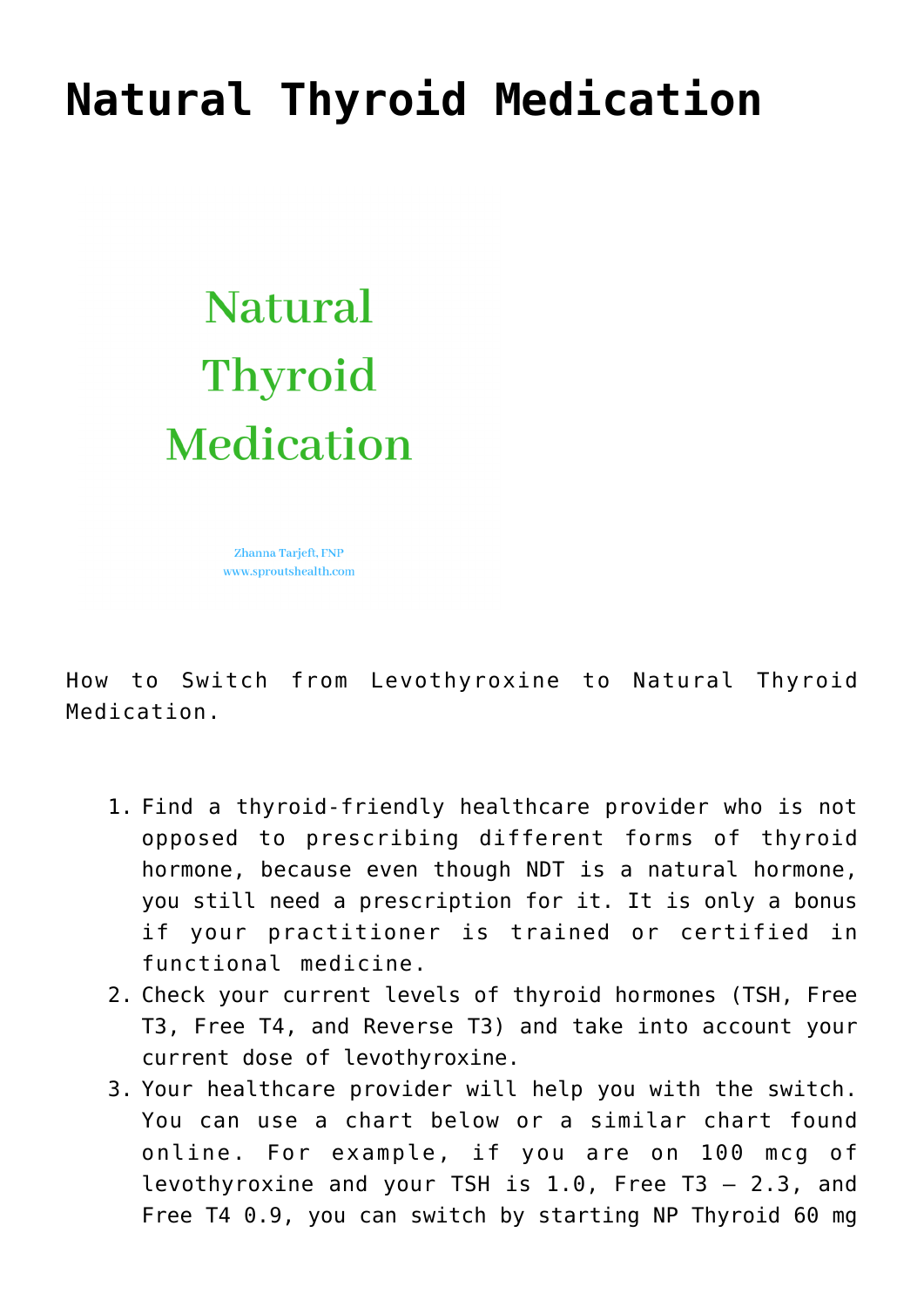once a day or 30 mg twice a day. You may experience a lot of symptoms get better right away, even though it may be not an OPTIMAL dose of thyroid hormone FOR you.

- 4. Stay on it for 4 weeks, take it 1 hour away from coffee and 4 hours away from multivitamin, iron, and calcium, and recheck the labs in 4 weeks. Please, do NOT take your thyroid hormone when you go to get your blood drawn. Taking it before the blood draw may falsely elevate Free T3 and alarm you and your provider. Take your thyroid hormone AFTER you got your blood drawn. If your provider is comfortable, he may start you on NP Thyroid 75 mg or 90 mg (taking into consideration your low level of Free  $T3 - 2.3$ ).
- 5. Pay attention to how you feel and let your provider know if you have INCREASED anxiety, heart palpitations, unusual insomnia, high blood pressure, panic attacks, etc. Sometimes, your symptoms may last 1-2 days as your body adjusts to the new level of thyroid hormone. I personally had a few hyperthyroid symptoms when I was increasing the dose and it just felt like I had a lot of coffee that morning (irritable, hyperproductive, scatter-brained, hungry, jittery). The symptoms went away in 2 days and I felt much better. Taking NDT with food may slow down the delivery of T3 into your bloodstream and take care of the hyper-symptoms. If your symptoms last longer than 3 days, let your provider know, decrease the dose, and follow up to figure out the cause and what to do about it.
- 6. I ask my patients to go ahead and check the labs right away before decreasing the dose to have a better picture of what is going on and why the symptoms are there.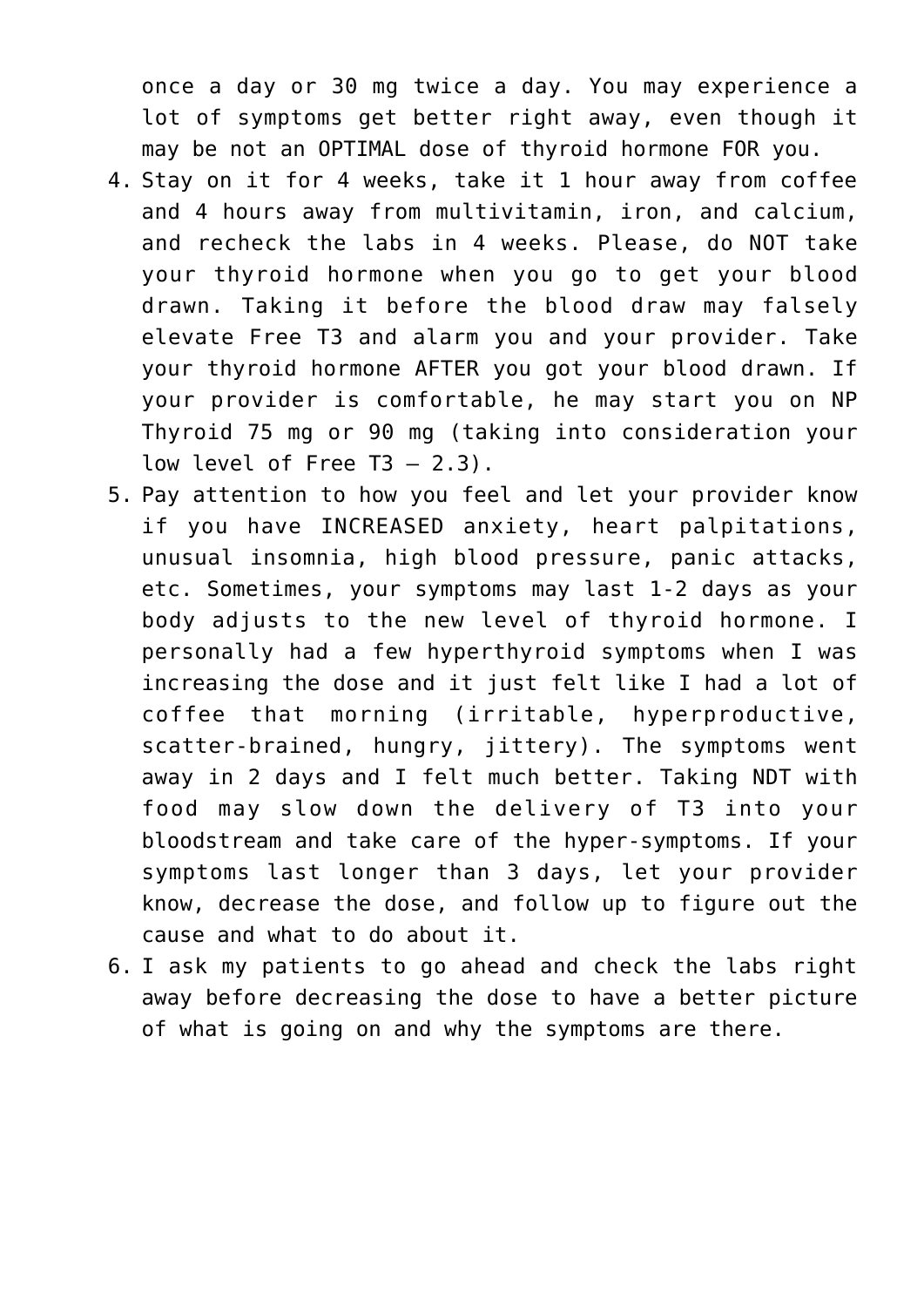|                                                                                                                                                                                                                                                                                                                                                                                                                                                                                                                                                                                                                                                                                                               | MPThyroid <sup>Th</sup> (Thyroid Tablets, USP)      | Armour®<br>Thyroid                                  | Nature-Throid <sup>®</sup><br>WP Thyroid®           | Synthroid®            |  |
|---------------------------------------------------------------------------------------------------------------------------------------------------------------------------------------------------------------------------------------------------------------------------------------------------------------------------------------------------------------------------------------------------------------------------------------------------------------------------------------------------------------------------------------------------------------------------------------------------------------------------------------------------------------------------------------------------------------|-----------------------------------------------------|-----------------------------------------------------|-----------------------------------------------------|-----------------------|--|
|                                                                                                                                                                                                                                                                                                                                                                                                                                                                                                                                                                                                                                                                                                               | <b>Desiccated Porcine</b><br><b>Thyroid Extract</b> | <b>Desiccated Porcine</b><br><b>Thyroid Extract</b> | <b>Desiccated Porcine</b><br><b>Thyroid Extract</b> | Levothyroxine Sodium  |  |
|                                                                                                                                                                                                                                                                                                                                                                                                                                                                                                                                                                                                                                                                                                               | T4/T3                                               | T4/T3                                               | T4/T3                                               | T4                    |  |
|                                                                                                                                                                                                                                                                                                                                                                                                                                                                                                                                                                                                                                                                                                               |                                                     |                                                     |                                                     |                       |  |
|                                                                                                                                                                                                                                                                                                                                                                                                                                                                                                                                                                                                                                                                                                               | 15 mg (1/4 grain)                                   | 15 <sub>mg</sub>                                    | $16.25$ mg                                          | $25 \text{ mcq}$      |  |
|                                                                                                                                                                                                                                                                                                                                                                                                                                                                                                                                                                                                                                                                                                               | 30 mg (1/2 grain)                                   | 30 <sub>mg</sub>                                    | 32.5 mg                                             | 50 mcg                |  |
|                                                                                                                                                                                                                                                                                                                                                                                                                                                                                                                                                                                                                                                                                                               | $45 \text{ mg} (15 \text{ mg} + 30 \text{ mg})$     |                                                     | 48.75 mg                                            | 75 mcg                |  |
|                                                                                                                                                                                                                                                                                                                                                                                                                                                                                                                                                                                                                                                                                                               |                                                     |                                                     |                                                     | 88 mcg                |  |
|                                                                                                                                                                                                                                                                                                                                                                                                                                                                                                                                                                                                                                                                                                               | 60 mg (1 grain)                                     | <b>60 mg</b>                                        | 65 mg                                               | <b>100 mcg</b>        |  |
|                                                                                                                                                                                                                                                                                                                                                                                                                                                                                                                                                                                                                                                                                                               |                                                     |                                                     |                                                     | $112 \text{ mcg}$     |  |
|                                                                                                                                                                                                                                                                                                                                                                                                                                                                                                                                                                                                                                                                                                               | 75 mg (15 mg + 60 mg)                               |                                                     | 81.25 mg                                            | <b>125 mcg</b>        |  |
|                                                                                                                                                                                                                                                                                                                                                                                                                                                                                                                                                                                                                                                                                                               |                                                     |                                                     |                                                     | 137 mcg               |  |
|                                                                                                                                                                                                                                                                                                                                                                                                                                                                                                                                                                                                                                                                                                               | 90 mg (1.5 grain)                                   | <b>90 mg</b>                                        | $97.5$ mg                                           | $150$ mcg             |  |
|                                                                                                                                                                                                                                                                                                                                                                                                                                                                                                                                                                                                                                                                                                               | 105 mg (15 mg + 90 mg)                              |                                                     | 113.75 mg                                           | $175 \text{ mcg}$     |  |
|                                                                                                                                                                                                                                                                                                                                                                                                                                                                                                                                                                                                                                                                                                               | 120 mg (2 grain)                                    | 120 mg                                              | 130 mg                                              | <b>200 mcg</b>        |  |
|                                                                                                                                                                                                                                                                                                                                                                                                                                                                                                                                                                                                                                                                                                               | $135 \text{ mg} (120 \text{ mg} + 15 \text{ mg})$   |                                                     | 146.25 mg**                                         |                       |  |
|                                                                                                                                                                                                                                                                                                                                                                                                                                                                                                                                                                                                                                                                                                               | $150$ mg (120 mg + 30 mg)                           |                                                     | 162.5 mg**                                          |                       |  |
|                                                                                                                                                                                                                                                                                                                                                                                                                                                                                                                                                                                                                                                                                                               | 180 mg (120 mg + 60 mg)                             | 180 mg                                              | 195 mg**                                            | 300 mcg               |  |
| United States Pharmacopeia Drug Information:<br>Note: All conversions are approximate and do not negate clinical<br>Drug Information for the Health Care Professional.<br>observations of the signs and symptoms of hypothyroidism.<br>Vol 1. 20th ed. Greenwood Village, CO; 2000.<br>The Clinician should use these only as a guide.<br>1mg of Desiccated Porcine Thyroid Extract = 1.667 mcg L-T4<br>Armour ® Thyroid is a registered trademark of Allergan, Inc.<br>*Synthroid® is a registered trademark of AbbVie, Inc.<br>PHARMACEUTICALS, ILC Alpharetta, GA 30022 *Nature-Throid®and WP Thyroid®are gistered trademarks of RLC Labs, Inc.<br>PHARMACEUTICALS, LLC 1-800-541-4802 REV. 0817-03 AC-053 |                                                     |                                                     |                                                     | Conversions are from: |  |

Who Would Benefit from Switching to NP Thyroid (or a different NDT)

- Did levothyroxine work for you for a while, but you are wondering if there is something that may work better for you?
- Are you struggling with weight loss, even though you feel you eat healthy with lower carbs in your diet and you exercise with no results in weight loss or muscle mass increase?
- Are your ankles swollen? Brittle nails and hair that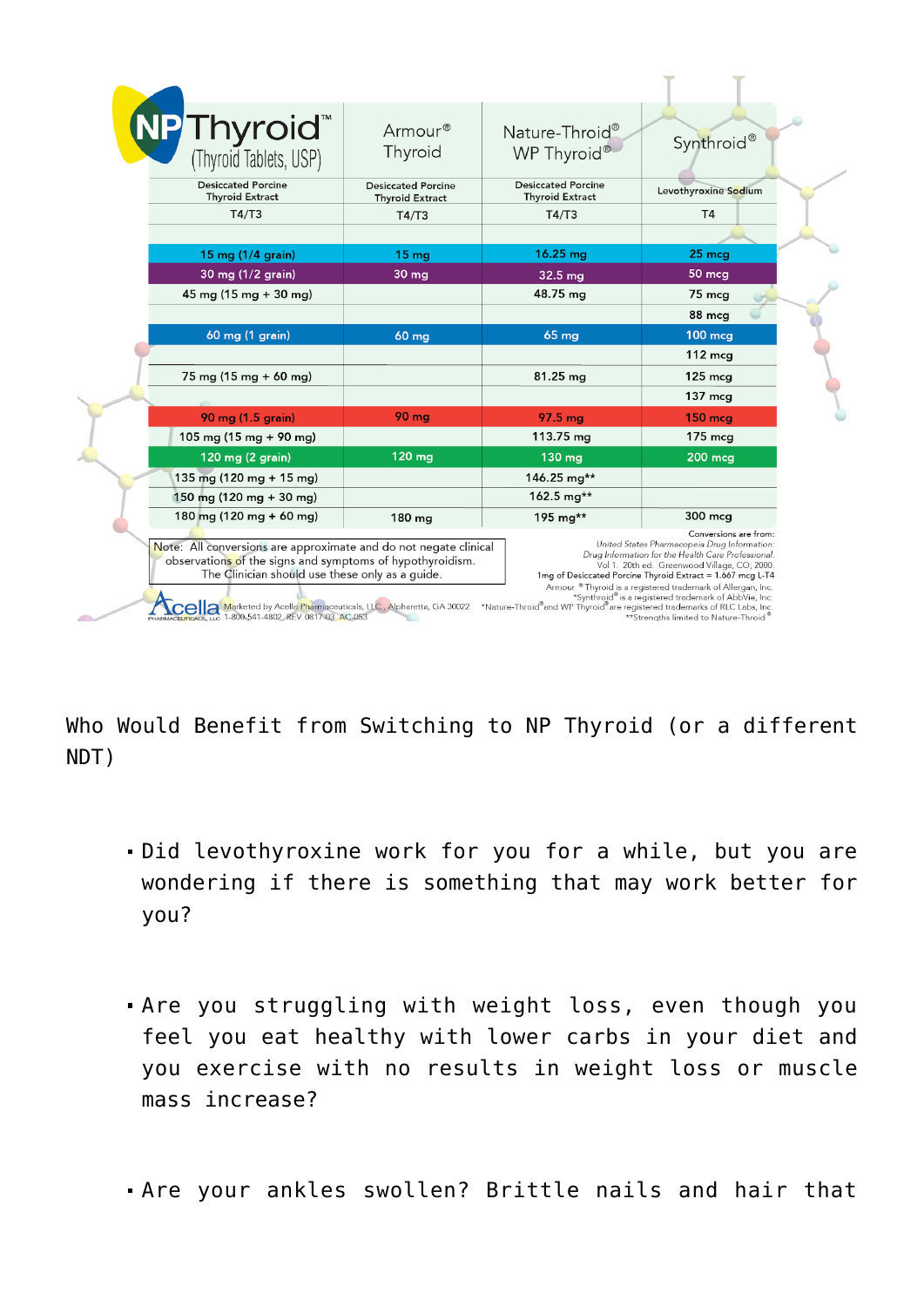breaks easier than before, but you are blaming it on your age? Dry skin, but what else can you expect in a dry Arizona climate?

- Is you TSH "normal" between 1.0 2.0, but your Free T3 and T4 levels are in the low range  $\leq 3.0$  and  $\leq 1.2 - 1.1$ respectively)? There are a number of reasons [why TSH](https://sproutshealth.com/why-tsh-is-not-the-best-marker-of-thyroid-function/) [should not be used as the ONLY marker of thyroid hormone](https://sproutshealth.com/why-tsh-is-not-the-best-marker-of-thyroid-function/) [production.](https://sproutshealth.com/why-tsh-is-not-the-best-marker-of-thyroid-function/)
- Have you had a full thyroidectomy or Radioactive Iodine treatment of hyperthyroid?
- Have you felt worse or no changes while on levothyroxine medication?
- [Do you have DOI2 gene mutation SNP?](https://www.ncbi.nlm.nih.gov/pubmed/19190113)

But even if you do not have any of the above-mentioned factors, but you would like to experiment to see if any of your symptoms will get better, I would try NDT.

Natural Desiccated Thyroid Hormone and Weight Loss.

Weight loss is not guaranteed, especially, if the lifestyle and diet are not changed. Overabundance of carbs and processed foods in our Standard American Diet and sedentary lifestyle with no walking. Nevertheless, I had a number of patients with suboptimal levels of Free T3 (<3.0) and high Free T4 (>1.5) who have been treated with T4-only medication (thus, the high level of Free T4), but were not able to convert Free T4 into Free T3 and kept gaining weight slowly, but steadily. Once I switched them to the Natural Desiccated Thyroid which is a combination of T4 and T3, they lost 10+ pounds in the first 6 weeks without changing their diet. Moreover, they got so excited that they started watching their food intake, started making wiser choices when it came to sugar and had enough energy to start light exercise and walking.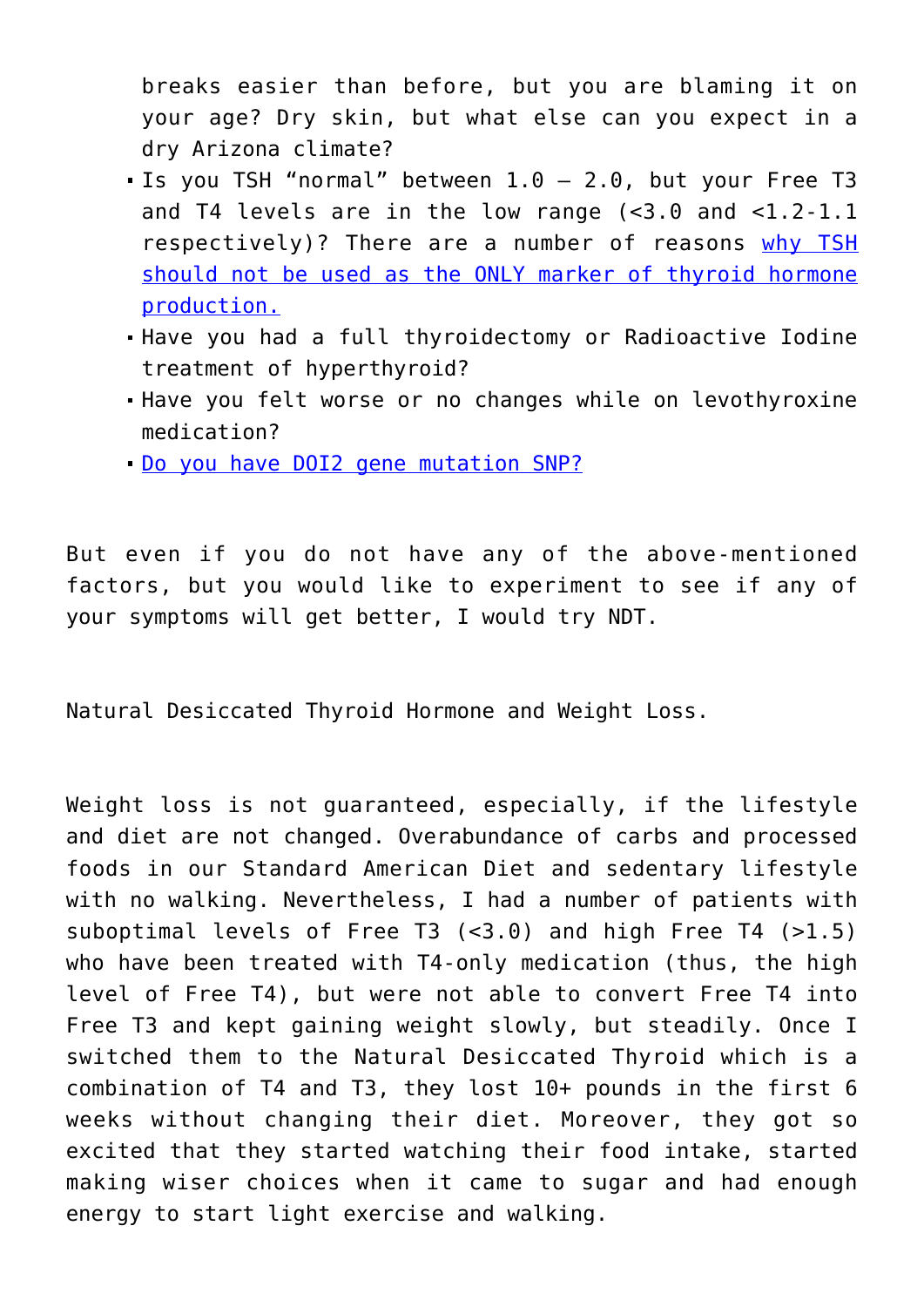Brands of Natural Dessicated Thyroid (NDT) Available in the U.S.

Fortunately, there are several options of Natural Desiccated Thyroid Hormone on the market in the U.S. If one brand does not work, a different brand may work better. All the brands are formulated differently which may increase or decrease the absorption of the pure porcine (pig) thyroid hormone differently.

Persons suffering from thyroid disease have impaired stomach and gut function which may decrease the absorption of any thyroid hormone. Everyone is different, so what works for one person, may not work for another.

I have listed my two favorite brands of NDT as of now. I was a huge fan of Nature-Throid until I developed hypothyroid symptoms on the same dose of Nature-Throid that I have been on for over 2 years. I also had worse results in some of my patients with Nature-Throid lately, when the labs would be all over the place, so as of now I am not prescribing Nature-Throid. Possibly, the labs are different and the symptoms are reappearing due to the recent reformulation of Nature-Throid. Another factor is that several patients complained that Nature-Throid increased in price (double to triple the previous price, even with insurance coverage).

*NP Thyroid* is made by Acella company. It smells weird, but it tastes sweet. It also dissolves quite fast under the tongue (sublingually) and may help to increase the absorption of the thyroid hormone via mucosa in the mouth. So far, myself and my